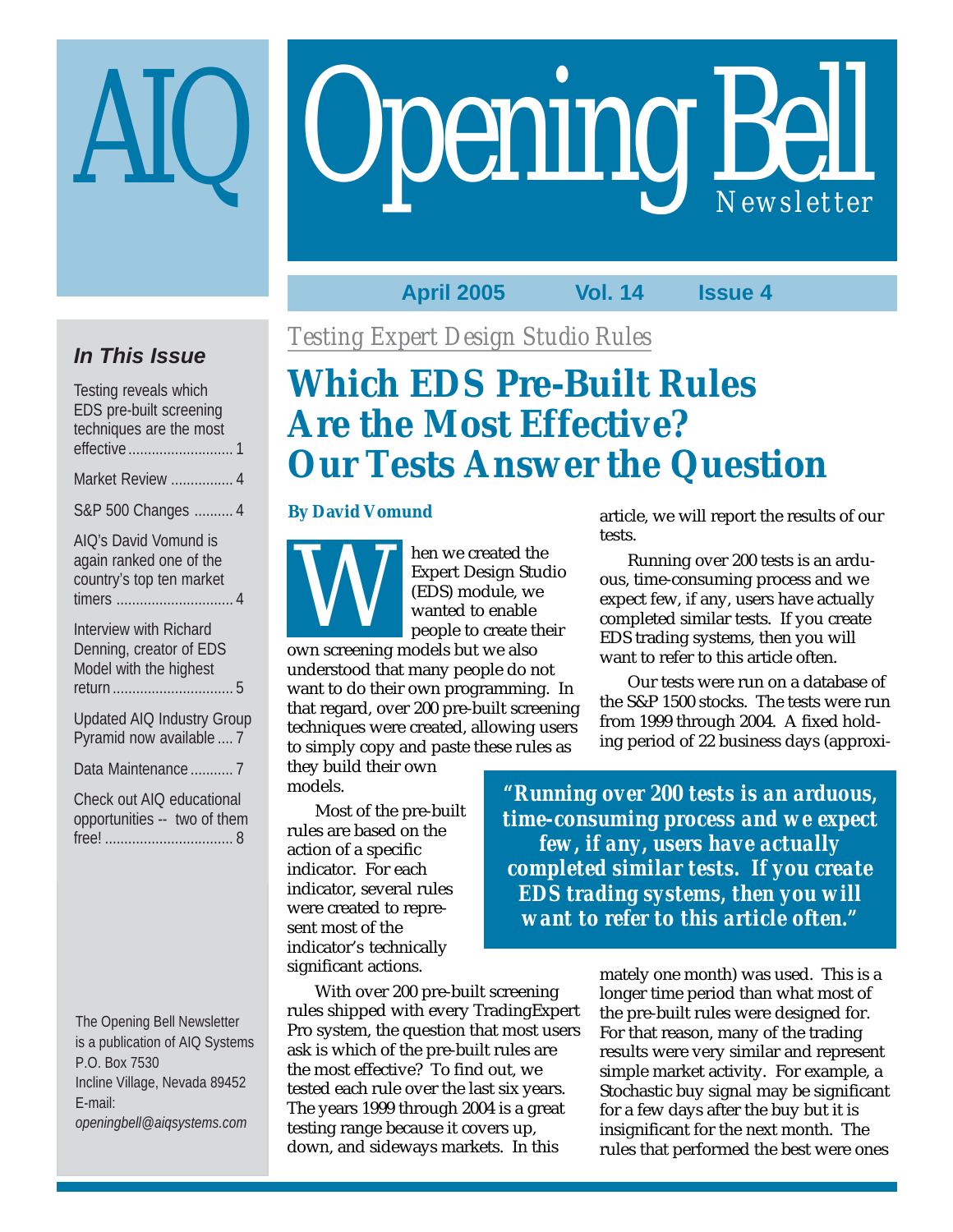#### AIQ Opening Bell **April 2005**

that were designed for longer time periods.

effective rules, sorted by their annual **Table 1** shows the 25 most return on investment (ROI). To help identify the pre-built rules listed, we indicate which folders they reside in and give the rule names. The first column of the table displays the name of the folder (or folders) followed by the file name. The second column shows the file name. The third column shows the rule that was tested. Finally the ROI and number of trades are shown.

To find a pre-built rule, open Expert Design Studio (EDS) and select *File, Open*, and double-click the EDS *Strategies* folder. This accesses the folder list found in Table 1. Double-click the appropriate folder name and then highlight and open

*"We are very pleased to see that five of the top ten strategies were models that were created and published in the Opening Bell. These models are standing the test of time."*

### **AIQ Opening Bell Newsletter**

**David Vomund, Publisher G.R. Barbor, Editor P.O. Box 7530 Incline Village, NV 89452**

AIQ Opening Bell does not intend to make trading recommendations, nor do we publish, keep or claim any track records. It is designed as a serious tool to aid investors in their trading decisions through the use of AIQ software and an increased familiarity with technical indicators and trading strategies. AIQ reserves the right to use or edit submissions.

While the information in this newsletter is believed to be reliable, accuracy cannot be guaranteed. Past performance does not guarantee future results.

**© 1992-2005, AIQ Systems**



**Figure 1.** Daily chart of Apple Computer showing stock's price jump in October 2004.

the file name. With the file open, the rule will be displayed in the *Rule Library* page of the EDS window.

The average ROI on all the models that were

tested was 21%. Consider that figure to be the return on the market. Results above that figure beat the market while results below that figure under-performed the market.

Please use the ROI as a reference for the effectiveness of the strategy instead of the return that you would actually have seen. The ROI on an EDS

backtest does not show the return the model would have made. AIQ's Portfolio Simulator is needed for that task.

We are very pleased to see that five of the top ten strategies were models that were created and

published in the *Opening Bell*. These models are standing the test of time. We'll review these EDS models in an upcoming issue.

Congratulations to AIQ power user Richard Denning, creator of the most effective strategy. It showed an 80% ROI with 1227 trades. See the interview on page five for more information on this model.

Another AIQ power user, Wesley Nevels, created the 10<sup>th</sup> best rule. This model was designed for one-day trades but it works for longer time periods as well.

*"Knowing which are the most effective rules is important. With this knowledge, we can combine some of the effective rules to make new and even more powerful trading models."*

> The third most effective rule, Tri Star Doji, had a great return but with only 21 trades. You can't make money with so few trades and it can be ignored.

The fourth best rule, however, has 3078 trades. This rule looks for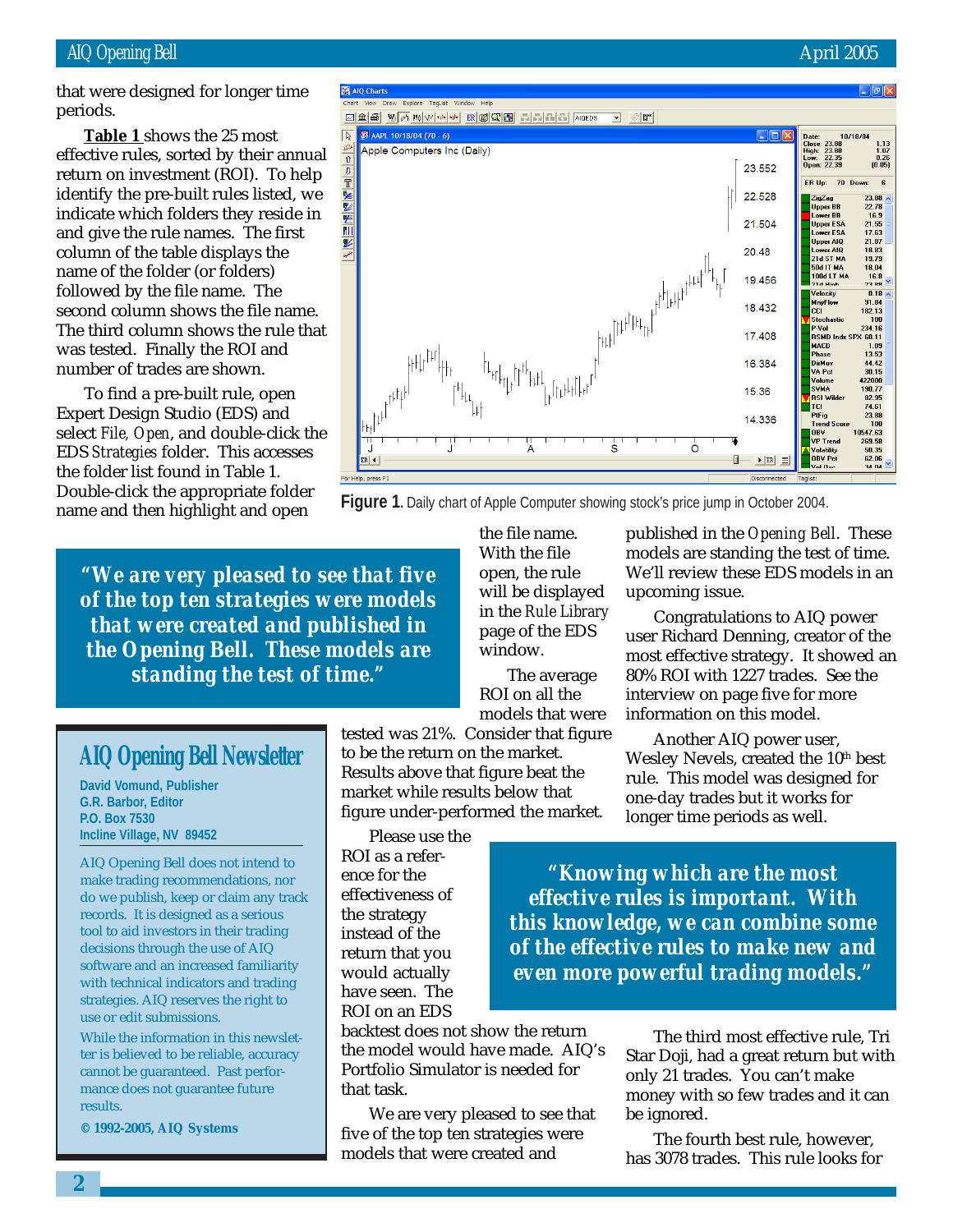|                                                                                                        | Table 1 - Highest ROI Trades                                                                 |                    |                |                          |
|--------------------------------------------------------------------------------------------------------|----------------------------------------------------------------------------------------------|--------------------|----------------|--------------------------|
| The following lists the results of testing the pre-<br>The testing time period was 1/1/99 to 12/31/04. | built EDS rules using an S&P 1500 database. A fixed 22-business day holding period was used. |                    |                |                          |
| Folder/Subfolder                                                                                       | File Name                                                                                    | Rule Name          | R <sub>O</sub> | # of Trades              |
| Miscellaneous/Opening Bell Strategies                                                                  | Denning VCR                                                                                  | GoLong             | 80.43          | 1227                     |
| Miscellaneous/Opening Bell Strategies                                                                  | December                                                                                     | allworks           | 66.63          | 571                      |
| Technical Indicator Strategies/Strategies<br>using Candlesticks                                        | Candlestick - Tri Star Doji                                                                  | TriStarDoji        | 59.19          | $\overline{\mathcal{N}}$ |
| Price and Volume Based Strategies                                                                      | Price up 20% on 2x avg volume                                                                | Up20               | 53.50          | 3078                     |
| Price and Volume Based Strategies                                                                      | Close within a % range of close days back                                                    | Close60to70        | 52.70          | 8689                     |
| Miscellaneous/Opening Bell Strategies                                                                  | November                                                                                     | allworks           | 48.38          | 503                      |
| Hit and Run Trading - Jeff Cooper<br>Shorter term strategies/                                          | Boomer Short                                                                                 | BoomerShort        | 46.51          | 1221                     |
| Miscellaneous/Opening Bell Strategies                                                                  | Jun99obm                                                                                     | allworks           | 46.37          | 4726                     |
| Street Smarts - Linda B Raschke<br>Swing Trading Strategies/                                           | Turtle Soup plus one                                                                         | TSPO <sub>BT</sub> | 42.99          | 1943                     |
| Miscellaneous/Opening Bell Strategies                                                                  | <b>OBM Dec99</b>                                                                             | yud                | 42.41          | 1890                     |
| Street Smarts - Linda B Raschke<br>Swing Trading Strategies/                                           | Holy Grail strategy                                                                          | HolyGrail          | 39.83          | 24495                    |
| Strategies Based on AIQ Reports<br>Longer Term Strategies                                              | Volume Trend                                                                                 | VOltrend           | 37.73          | 11766                    |
| Strategies using one indicator/RSI Wilder<br>Technical Indicator Strategies/                           | RSI Wilder in oversold territory                                                             | RSIWilderunder30   | 36.55          | 15298                    |
| Price and Volume Based Strategies                                                                      | price down 20% on 2x avg volume                                                              | Up20               | 35.52          | 21392                    |
| Miscellaneous/Opening Bell Strategies                                                                  | OBMdec98                                                                                     | allworks           | 34.47          | 812                      |
| Strategies using one indicator/RSI Wilder<br>Technical Indicator Strategies/                           | RSI Wilder rises from below<br>to above 30                                                   | RSIWilderupCUT30   | 32.46          | 14747                    |
| Strategies using one indicator/VP Trend<br>Technical Indicator Strategies/                             | VP Trend slope up while<br>price slope is down                                               | VPTupPRICEdn       | 32.43          | 37754                    |
| Strategies using one indicator/ADX<br>Technical Indicator Strategies/                                  | Directional Movement Down<br>ADX trend in place and                                          | ADXupDirMovdn      | 32.04          | 19511                    |
| Miscellaneous/Opening Bell Strategies                                                                  | Aprilobm                                                                                     | allworks           | 31.96          | 586                      |
| Strategies using Candlesticks<br>Technical Indicator Strategies/                                       | Candlestick - Long Leg Doji                                                                  | LongLegDoji        | 31.71          | 5468                     |
| Strategies using multiple indicators<br>Technical Indicator Strategies/                                | ADX-RSI                                                                                      | NOB                | 31.31          | 3841                     |
| Avg<br>Strategies using one indicator/Exp. Smoothed<br>Technical Indicator Strategies/                 | Price crosses from above to<br>below the Upper ESA                                           | ESAupperDN         | 31.24          | 20659                    |
| Strategies using one indicator/OBV<br>Technical Indicator Strategies/                                  | OBV has reached a new low                                                                    | OBVnewLO           | 30.70          | 16253                    |
| Miscellaneous/Opening Bell Strategies                                                                  | OBM April 2000                                                                               | Best of Kane       | 30.49          | 757                      |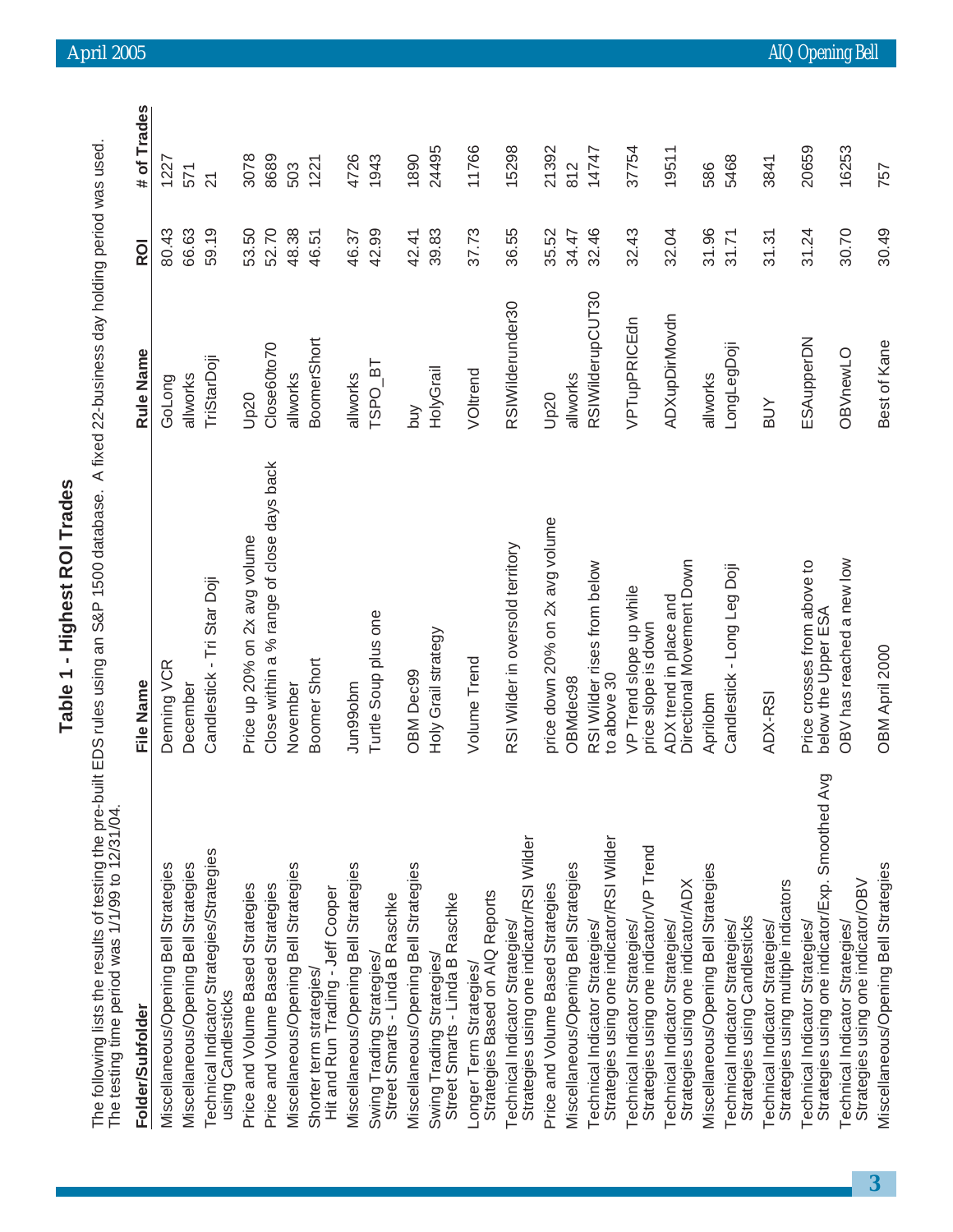#### AIQ Opening Bell April 2005

#### *Continued form page 2.*

volume being twice its average. stocks that have jumped at least 20% in the last five days with recent That's interesting. These stocks are difficult to buy due to their rapidly rising prices but the test worked well. Apple Computers (AAPL) in **Figure 1** (on page 2) is representative of what these stocks look like.

The fifth most effective rule also chases strength. It looks for stocks that closed 60% to 70% higher than their 40-day high price. Needless to say, the majority of the trades came in 1999 and 2000.

Knowing which are the most effective rules is important. With this knowledge, we can combine some of the effective rules to make new and even more powerful trading models.

In the next issue of the *Opening Bell* we'll reveal the least effective rules using a five-business day holding period. These rules can be used to develop short-selling rules.

#### **MARKET REVIEW**

own in January, up in February, down again in March. The S&P 500 fell 1.9% in March and is off less than bown in January, up in<br>February, down again<br>in March. The S&P<br>500 fell 1.9% in March<br>and is off less than<br>three percent this year, but that's not to say things have been dull. Outside of Energy, most stocks fell much worse than 3%. The Nasdaq fell 2.5% in March and is down 8% yearto-date.

Last year's best performing sector remains this year's best performing sector. Energy is already up 15% in 2005. Biotechnology, down 13%, is the worst performing sector.

There are no S&P 500 changes this month.

## *Timer Digest National Ranking*

## **Vomund Is Again Ranked One of Top Ten Market Timers**

IQ analyst David Vomund's advisory newsletter *VIS Alert* is ranked as one of the 10 best market timing newsletters in the nation by *Timer Digest* advisory newsletter *VIS Alert* is<br>
ranked as one of the 10 best<br>
market timing newsletters in the<br>
nation by *Timer Digest*<br>
(www.timerdigest.com), an independent tracking service of newsletter market timing performance. Vomund uses unique tools found in AIQ's TradingExpert Pro to achieve this high ranking.

In addition to his work as senior analyst for AIQ and his contributions to AIQ's *Opening Bell* newsletter, David is president of Vomund Investment Services and publisher of the *VIS*



**David Vomund**

*Alert* advisory newsletter. His market timing performance in *VIS Alert* ranks seventh best in the country by *Timer Digest* for the 10-year time period ending December 31, 2004. Vomund relies exclusively on TradingExpert Pro for his market timing decisions. As the market has changed over the last 10 years, his market timing techniques have evolved. He currently relies heavily on the unconfirmed signal ratio (US) found on the Market Log



Just a week ago the market broke out to new highs. If there was follow-through, it would have put **1**<br>bears in a bad position. Unfortunately that didn't happen. The S&P 500 fell to an an up-sloping trendline<br>wouldn't put m rally enough to stay above it. The market is back in the trading range and means more sideways move The Nasdaq had opportunities to break above its important resistance levels (2106 on Nasdaq Co<br>ite and 1548 on the Nasdaq 100) but it couldn't. Until the Nasdaq indexes can break above these levels,

overall environment will be difficult, especially because energy issues are starting to falter. We described the "piling on" effect in the Energy sector. The last of the momentum crowd bought<br>these stocks, and then they fell hard. We'll buy again after more weakness, but we aren't buying yet.<br>Our overall market posit

invested to 50% invested. The percentage of stocks giving unconfirmed AIQ signals is in neutral territory - 59% are on buys 49% are on sells.

Two stocks that we liked technically in the past now look bearish. Research in Motion (RIMM) bro below a consolidation area and is in a clear downtrend. EMC Corp (EMC) may be breaking down. A close be downte<br>below \$12.48 would be very bearish. This is not a time to hold technology stocks. **S&P 500 Changes** Sector fund investors should be very bearish. This is not a time to hold technology stocks.

--David Vomund

For information on David Vomund's VIS Alert Newsletter, visit www.visalert.com.

report and also on the reading of the Nasdaq's RSMD SPX indicator, an indicator unique to AIQ's TradingExpert Pro.

While others have temporarily held the top timer slot, Vomund takes pride in the consistency of his results. He explains, "an AIQ user once told me that the key to investment success is to understand that you can be wrong, but you can't be wrong for a long period of time. I've been on the wrong side of the market on plenty of occasions, but I don't stay there long."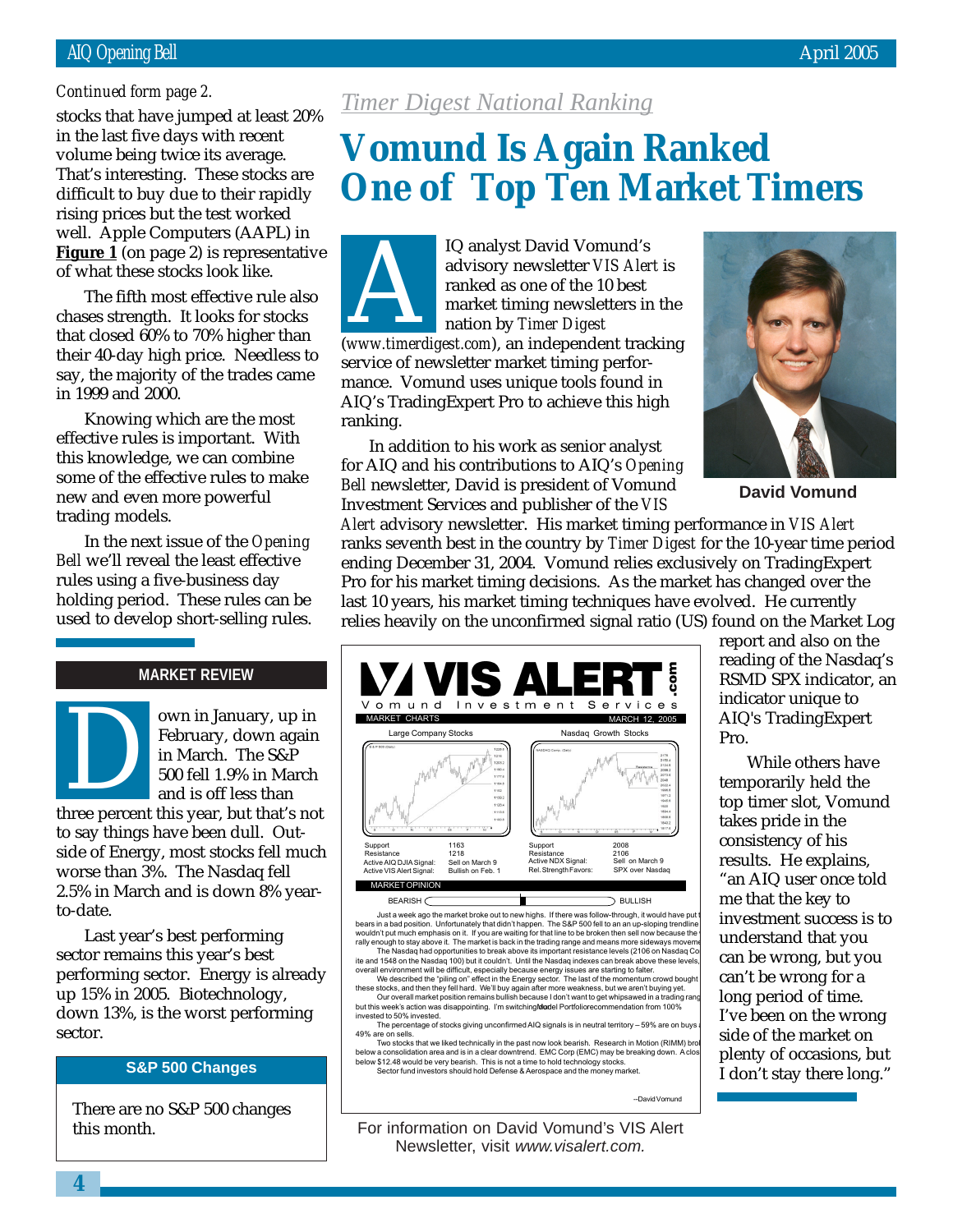## *Opening Bell Interview with Richard Denning*

## **What's he using now? Creator of EDS Model with Highest Return Shares His Ideas for New Systems**

ichard Denning, a CPA, has been investing since 1973 and has been an AIQ user since 1987. He is an active member in an AIQ chart forum at www.yahoogroups.com. This interview with Denning was conducted by David Vomund. CPA, has been invest-<br>CPA, has been invest-<br>ing since 1973 and has screening technique?<br>been an AIQ user since<br>1987. He is an active systems come from books and<br>there is an AIQ chart forum at

**Vomund**: In our test of all the pre-built models that come with AIQ, you created the one with the highest back-tested return (VCR model). Congratulations. You first discussed this model in the September 2001 Opening Bell. Would you please remind us what this model is screening for?

**Denning**: My original idea was based on trying to capture a volume climax situation where traders are panicking to get out of a position

*"Most of my ideas for systems come from books and magazine articles or from dialogue with other traders including some of the discussions on the AIQ Yahoo groups email lists."*

and the shares are being dumped at any price (or are being acquired in panic buying frenzy). The characteristics are a large volume increase coupled with a rapid rate of change (either up for a short sale, or down to take a long position). I think you only tested the long side of the system. The short side is not as profitable as the long side. As part of the system, I created an indicator to help identify these situations.

up with the idea of creating that screening technique?

**Denning**: Most of my ideas for systems come from books and magazine articles or from dialogue with other traders including some of the discussions on the AIQ Yahoo groups email lists. This system was based on Ed Downs' book, *Seven Chart Patterns That Consistently Make Money.*

**Vomund**: You prefer mechanical systems and I'm sure you've developed several more EDS models. Is your VCR model still in your trading arsenal or are you using newer and even more effective models?

**Denning**: I don't currently trade this system and I only traded this system and others like it for a short

> period of time. There are a number of problems with this type of system. Actually, the test you ran is not the original system that was in the September 2001 *Opening Bell* since you have changed the exit to a fixed 22 days. In changing the exit you

may have created a much better system than the original! I will have to revisit this system and run some new tests. The original system had a very different and shorter-term exit and used pyramiding of positions.

One of the problems with this system is that it is attempting to catch a falling knife and the first entry is not always at the bottom of the fall so the pyramiding helped to



**Richard Denning**

get a better average entry price. This system is very hard to trade because of the falling knife issue – it's hard to pull the trigger and buy into a panic selling situation. Also the pyramiding of positions goes against the rule of averaging down – its Martingale type of position sizing. Generally I have found that Anti-Martingale position sizing is better at controlling risk. By holding for 22 days you have solved the problem of averaging down since you are only buying one position.

The other two problems with this system are the possibility of large drawdowns and the tendency for the signals to bunch together during periods when the whole market is dropping. By using EDS to compute an average return, the result can be very misleading because in real trading capital limitations limit the number of positions per day and many of the best trades are missed.

A more realistic test is to use the AIQ Portfolio Simulator and then look at both the returns and several other metrics for risk like the Sigma, the peak to valley drawdown, the Sharpe ratio, the Reward  $\angle$  Risk, and the average annualized return / maximum peak to valley drawdown.

**5**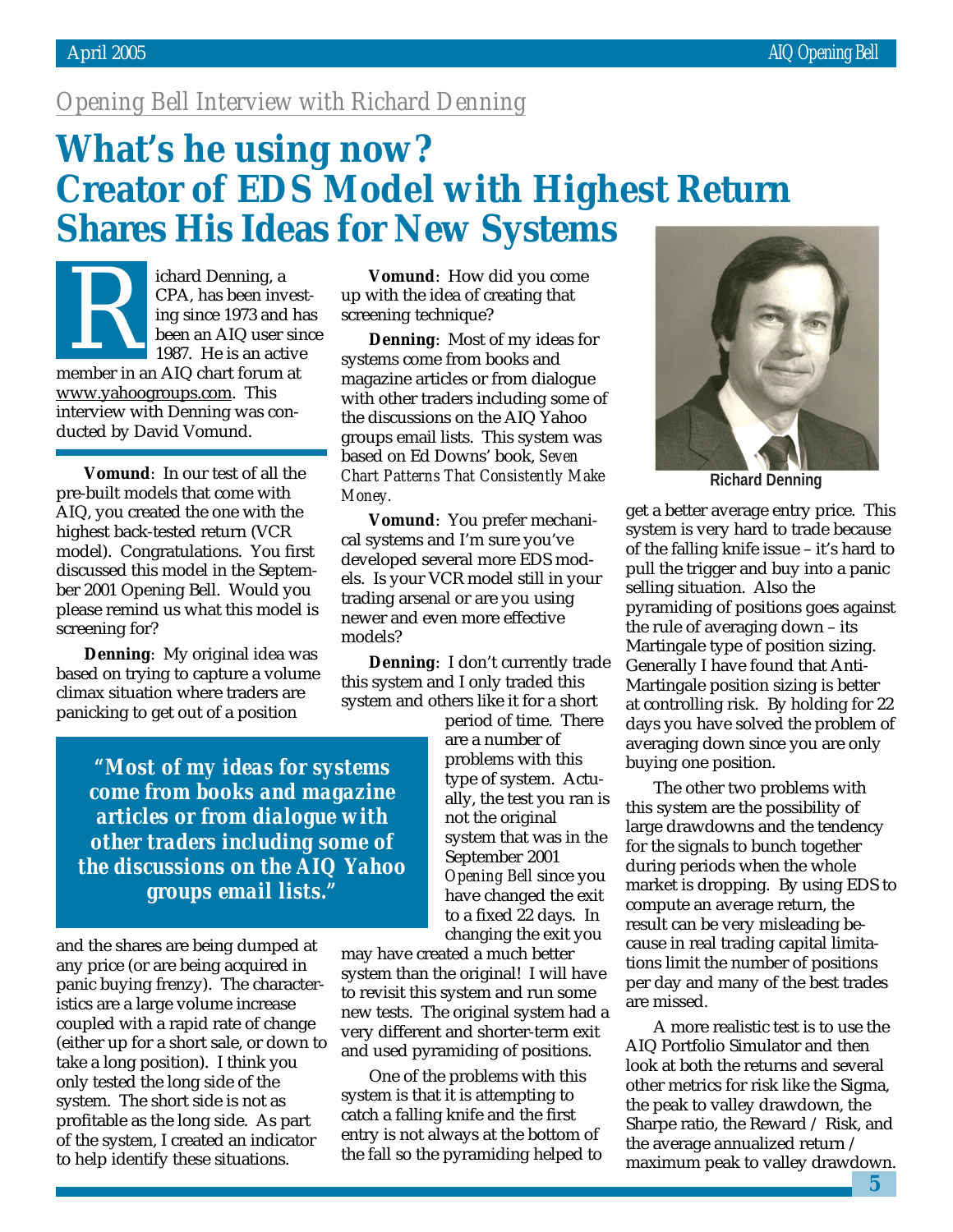risk. At least that is my The models I currently trade are more effective from the standpoint of minimizing objective. One of my main objectives in developing new models is to minimize the maximum drawdown. I have had the experience time and time again that as soon as you start trading a new system, it immediately goes into a drawdown and when this happens the first thought is that the system is broken, it's overly curve fitted, and shouldn't be traded. So the smaller the probable drawdown, the more likely the system will continue to be traded.

**Vomund**: How do you determine when to stop trading one model in favor of another?

**Denning**: This is a difficult question to answer since it's partly science and partly "seat of the pants." I am constantly looking for new ideas or better ways of developing old ideas into new systems. Each system has to fit into a grid and I will look at how my current mix of systems is fitting into the grid for diversification purposes.

If I develop a new system but I am already trading two systems that fall in the same grid square, I am not going to trade three system within the same grid (unless two are long and one is short) so at least one has to go. The new system would have to have better risk and better return metrics to kick out one of the systems currently being traded.

It's also "seat of the pants" based on how it "feels" to trade the system. If it doesn't feel good to trade it, then it is much more likely to get

| <b>Penny</b> | Small cap        | Mid Lrg HV   | Lrg LV       | <b>Groups</b><br>& ETFs                                    |
|--------------|------------------|--------------|--------------|------------------------------------------------------------|
| <b>XXXXX</b> | <b>XXXXX</b>     |              |              | <b>XXXXX</b>                                               |
| <b>XXXXX</b> | <b>XXXXX</b>     |              |              | $\bf{0}$                                                   |
| <b>XXXXX</b> |                  | <b>XXXXX</b> | <b>XXXXX</b> | $1$ (grp-uc)                                               |
|              | $\boldsymbol{0}$ | <b>XXXXX</b> | $\bf{0}$     | $1$ (grp-uc)                                               |
|              |                  |              |              | $3$ (stk) 1 (idx fut) XXXXX<br>$2$ (stk) 1 (idx fut) XXXXX |

replaced by a new system.

The grid I use groups systems into categories based on time frame and market segment. When I build a system, I first determine the objectives of the system, including the time frame and the market segment that it will trade. For time frames I have four categories based on holding periods:

- 1) Short term day trading up to 5 days
- 2) Intermediate swings with holding periods of 5 to 17 days
- 3) Intermediate term trend following of 18 to 50 days
- 4) Long-term trend following of over 50 days

For market segments, I categorized the systems between A) small cap, B) penny stocks under \$10, C) mid and large cap with above average volatility, D) large caps with lower volatility, and E) stock groups including ETFs and mutual funds. The grid shown above would then have 20 squares and to be completely diversified you might try to have one system in each square, but many of the squares can be blocked out.

The squares in the grid with XXXXX indicate I do not feel this is a category worthy of a system. For example, penny and small cap stocks are rather illiquid and because of high slippage should not be traded in the shorter time frames. Large (lrg) low volatility (LV) stocks won't make large enough moves in the short time frames while high volatility (HV) stocks and index futures (idx fut) are harder to sleep with on the longer time frames. Groups, ETFs, and mutual funds have a greater tendency

to trend than individual stocks so these are best suited for longer-term trend following.

I am currently trading eight systems; six are long and two are short. The numbers in the above grid indicate how many systems I am currently trading or are under construction (uc) in each cell.

**Vomund**: Do you periodically review your past models to see their performance?

**Denning**: I have some of the past models set up as standard simulations that I rerun every several months along with the ones currently being traded. I am most interested in how the simulations compare to my actual trading and also to see if I can improve the mix of systems being traded by switching a system within a category. TradingExpert Pro's Portfolio Manager module has a feature that allows graphing the equity curves of the simulated and actual trading together on the same graph.

**Vomund**: Would you mind sharing another one of your EDS models with us in an upcoming issue?

**Denning**: I would be happy to share my thoughts in an upcoming issue on some of the trend following models that I am working on for the longer-term group trading, as well as review the VCR model in depth using some risk metrics and portfolio simulations. Thank you for asking.

**Vomund**: Excellent. Thank you.

Richard Denning can be reached at richard.denning@earthlink.net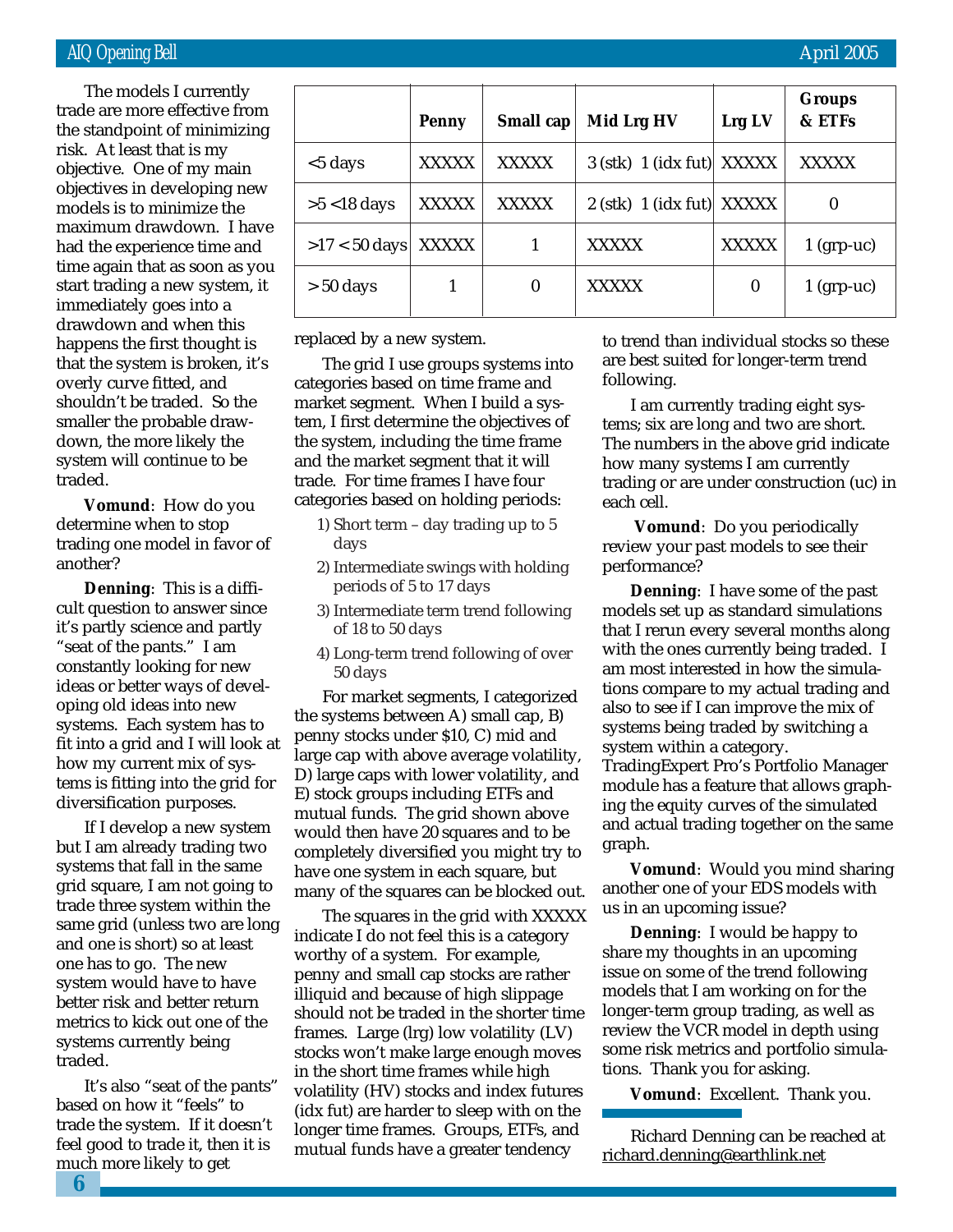# **Now Available -- Updated Version of the Group Pyramid, AIQ's Industry Group Structure**

**MatchMaker Report** 

he AIQ Group Pyramid, an industry group structure that is classified on both a fundamental and technical basis, has been updated and the new version is now available.

Most industry group structures are classified only on the basis of fundamentals – stocks with comparable products are placed into an industry group. AIQ has taken it a step further by performing a technical test to ensure that all the stocks in each group are behaving similarly with respect to price action.

The AIQ MatchMaker program is used to test the correlation of the stocks within an industry group to its industry group index. Only stocks with high correlations are kept in their respective groups. Only those stocks that fit on a technical and fundamental basis are added. The industry group index then becomes a better representation of the underlying stocks.

An example of a MatchMaker output for an industry group is found in **Figure 1**. The correlation values are shown to the left of the ticker symbols. A value of zero represents no correlation and 1000 represents perfect correlation. Values above 500 show strong correlation.

The AIQ Pyramid structure is primarily designed for investors who use a top-down approach (i.e., they analyze sectors and groups and then find attractive stocks within the bullish groups). The structure has 1,347 stocks classified into 159 groups and 23 sectors.

The AIQ Pyramid sells for \$188. If you are a registered owner of a previous version of the AIQ Pyramid, you can purchase the newly updated version for \$44.

| Source A Ticker: DRILLMM - Oil Gas (Drilling) |      |                                                                                                         |                                                                                                                                                        | Sort In Ascending Order                                                                                                                                                                                                                                                                                                                                     |
|-----------------------------------------------|------|---------------------------------------------------------------------------------------------------------|--------------------------------------------------------------------------------------------------------------------------------------------------------|-------------------------------------------------------------------------------------------------------------------------------------------------------------------------------------------------------------------------------------------------------------------------------------------------------------------------------------------------------------|
|                                               |      |                                                                                                         |                                                                                                                                                        | corr. Source B description                                                                                                                                                                                                                                                                                                                                  |
| <b>DRILLMM</b>                                |      | 880<br>851<br>849<br>836.<br>832<br>829<br>827<br>803<br>789<br>788<br>734<br>722<br>698<br>646<br>560. | <b>PTEN</b><br>ESU<br>DO<br><b>NBR</b><br><b>NE</b><br>RDC.<br>R I G<br><b>PDE</b><br>HР<br>GW<br><b>PDS</b><br><b>GSF</b><br><b>FTI</b><br>ATW<br>PKD | Patterson Energy Inc<br><b>Ensco Intl Inc Com</b><br>Diamond Offshore Drilling Inc<br><b>NABORS INDUSTRIES INC</b><br><b>Noble Corp</b><br><b>Rowan Cos Inc</b><br>Transocean Inc<br>Pride Intl Inc<br>Helmerich & Payne Inc<br>Grey Wolf<br>Precision Drilling Corp<br>Globalsantafe Corp<br>FMC TECHNOLOGIES INC<br>Atwood Oceanics<br>PARKER DRILLING CO |
| <b>OK</b>                                     | Help |                                                                                                         | View Settings                                                                                                                                          | Print<br>Data Manager<br>Chart                                                                                                                                                                                                                                                                                                                              |

Figure 1. AIQ MatchMaker Report screen listing correlations for Oil & Gas Drilling group stocks.

If you are interested in ordering the Pyramid or an updated version,

call your AIQ sales representative at 800-332-2999.

#### **STOCK DATA MAINTENANCE**

#### **The following table shows stock splits and other changes:**

| ັ                         |               |              | . .                 |
|---------------------------|---------------|--------------|---------------------|
| <b>Stock</b>              | <b>Ticker</b> | <b>Split</b> | <b>Approx. Date</b> |
| Temple Inland             | <b>TIN</b>    | 2:1          | 04/04/05            |
| <b>Weyco Group</b>        | <b>WEYS</b>   | 2:1          | 04/04/05            |
| Coach Inc.                | COH           | 2:1          | 04/05/05            |
| Comtech Telecom.          | <b>CMTL</b>   | 3:2          | 04/05/05            |
| <b>Take-Two Software</b>  | <b>TTWO</b>   | 3:2          | 04/12/05            |
| Magellan Midsteam         | <b>MMP</b>    | 2:1          | 04/13/05            |
| Toro Co.                  | <b>TTC</b>    | 2:1          | 04/13/05            |
| <b>Tootsie Roll</b>       | TR            | 3%           | 04/15/05            |
| Americas Car Mart         | <b>CRMT</b>   | 3:2          | 04/15/05            |
| Staples Inc.              | <b>SPLS</b>   | 3:2          | 04/18/05            |
| <b>Engineered Support</b> | <b>EASI</b>   | 3:2          | 04/18/05            |
| Sportman's Guide          | <b>SGDE</b>   | 3:2          | 04/18/05            |
| <b>Cheniere Energy</b>    | <b>LNG</b>    | 2:1          | 04/22/05            |
| Cincinnati Fin'l          | <b>CINF</b>   | 5%           | 04/27/05            |
|                           |               |              |                     |

#### **Trading Suspended:**

Atlantis Plastics (AGH), EMOI Inc. (EMP), Ionics (ION), MSC. Software Corp. (MNS), WHS Corp. (WHX), Winn-Dixie Stores (WIN)

#### **Name Changes:**

Nautilus Group Inc. (NLS) to Nautilus Inc. (NLS) U.S. Restaurant Properties (USV) to Trustreet Properties Inc. (TSY) Vista Medical Technologies (VMTI) to iVow Inc. (IVOW)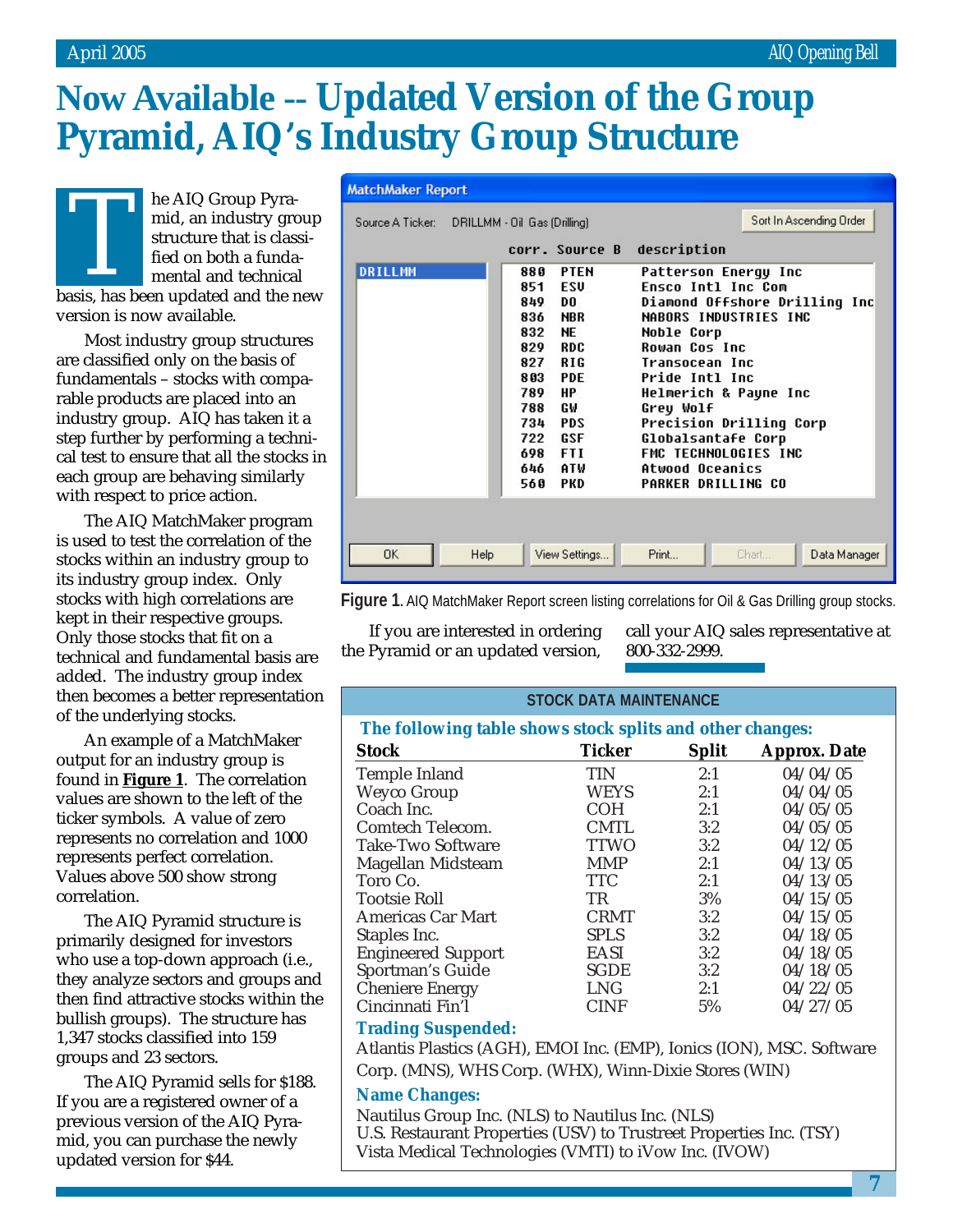

#### **AIQ and NaviTrader present FREE one day seminars**

**April 9, 2005 9:30 a.m. – 2:30 p.m.**

#### **Location: Ft. Lauderdale**

Fort Lauderdale Marriott North 6650 North Andrews Avenue Fort Lauderdale, FL 33309

#### **Presenters for this seminar will be:**

Stephen Hill,

**CEO AIQ Systems** Steven Wheeler and David Johnson, **Co-Founders of NaviTrader**

#### **Topics**

**How to Improve Your Trading Using Strategy Testing and Portfolio Simulation:**

Many investors have some form of trading strategy that they adopt for their investing. In this session Steve Hill will discuss

- The critical elements that go into building a successful trading strategy.

- How to take your trading ideas and formalize them.

- How to take a strategy through a vigorous back testing and portfolio simulation process.

- The common mistakes that can be made when evaluating the effectiveness of a trading strategy.

**May 7, 2005 9:30 a.m. – 2:30 p.m.**

#### **Location: Orange County**

National University 3390 Harbor Blvd. Costa Mesa, CA 92626

#### **Presenters for this seminar will be:**

 David Vomund,  **AIQ Chief Analyst** Steven Wheeler & David Johnson,  **Co-Founders of NaviTrader**

#### **Topics**

**Becoming a Successful Trader:**

In his presentation, David Vomund will discuss what successful traders need to know about the market. He will show how trading models are created using the AIQ software and will discuss some pitfalls that one can fall into in creating a system. Finally, he will highlight the system he uses for longer-term Exchange Traded Fund (ETFs) trading.

#### **At both seminars**

#### **How To Develop a Profitable Trading Business**

This portion of the presentation will focus on the following:

- How To Trade and Invest for exceptional gains without having to be glued to a monitor each day.

- How To Develop a Trading Plan
- How To Develop The Confidence Level You Need To be successful at trading and investing.
- How To Stay in The game by using optimal risk management techniques.

- How To Save Thousands of Dollars each year in brokerage commissions This could make the difference between making and losing money.

> **Please RSVP by calling NaviTrader at 800-987-6269 or send an e-mail to support@navitrader.com**